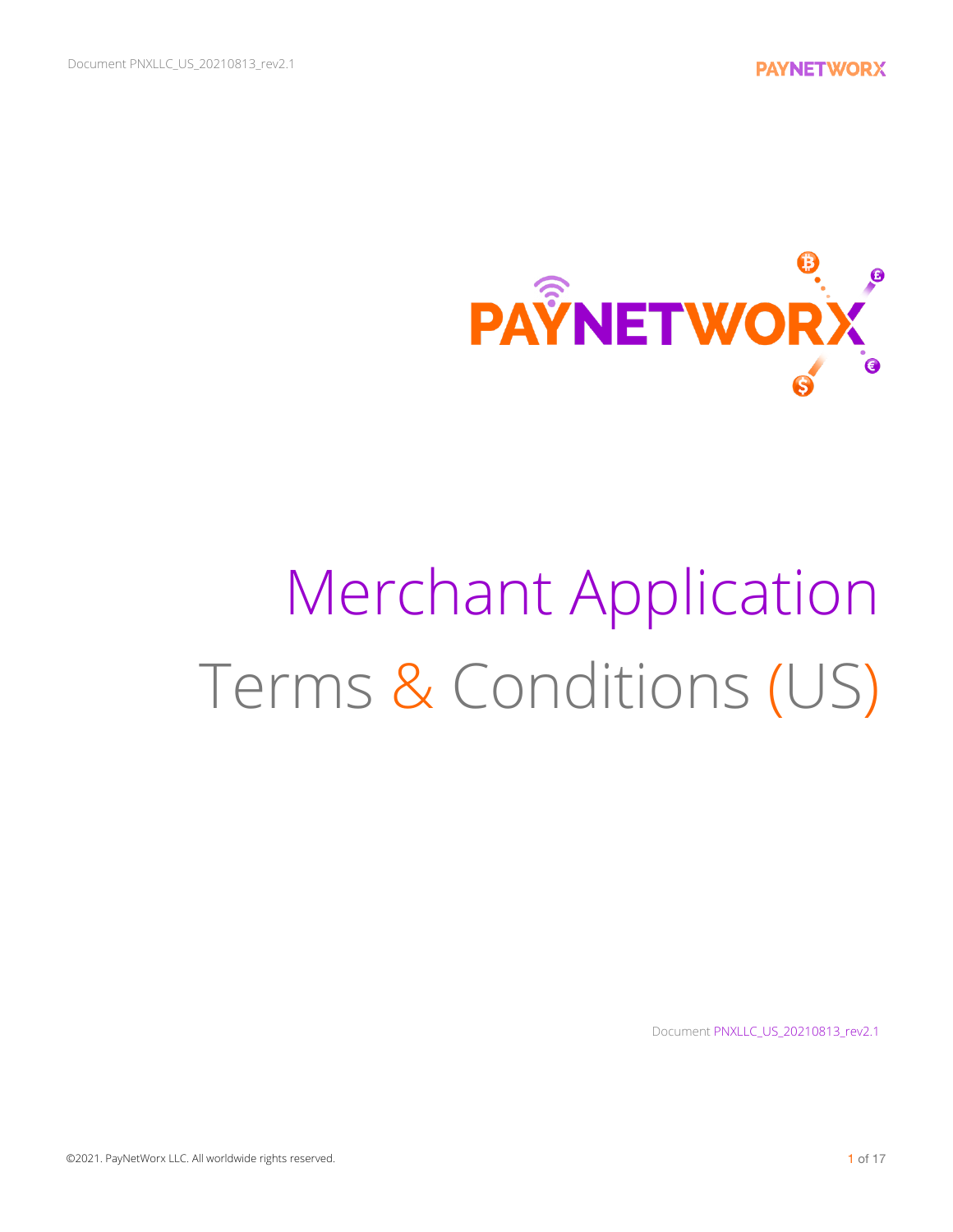#### **TERMS AND CONDITIONS**

These Terms and Conditions (this Agreement) govern the relationship among the parties described below regarding the Merchant Application completed by the Merchant.

1.**Parties**. The parties to this Agreement are Bank, (as marked and described on the Merchant Application), PayNetWorx, **LLC**, a Texas limited liability company whose address is 160 N. Main Dr. P.O. Box 728 Van Alstyne TX 75495 (PNX), and the Merchant set forth on the Merchant Application form (Merchant).

2. **Definitions**. For the purposes of this Agreement and the Schedules referred to herein, the following definitions apply unless the context otherwise requires:

(a) Address Verification shall mean a service that allows Merchant to verify the home address of Cardholders with the relevant Issuer.

(b) Association(s) shall mean VISA USA, Inc. (Visa) and MasterCard International, Inc. (MasterCard), Discover Network (Discover Network), American Express (AMEX) or any payments association or payments network Bank or PNX supports whose cards or other payment forms Merchant is permitted to accept to accept pursuant this Agreement.

(c) Authorization shall mean an affirmative response, by or on behalf of an Issuer to a request to affect a Transaction, that a Transaction is within the Cardholders available credit limit or available balance and that the Cardholder has not reported the Card lost or stolen. All Transactions require Authorization.

(d) Authorization Center shall mean the facility or facilities designated from time to time by Bank or PNX to which Merchant shall submit all requests for Authorization.

(e) Business Day shall mean any day other than (i) a Saturday or Sunday, or (ii) a day on which the Bank is authorized by law or executive order to be closed (and on which Bank is in fact closed).

(f) Card(s) shall mean Association-branded credit card, debit card or other similar card that requires a PIN for identification purposes or pre-paid, stored-value or gift card.

(g) Cardholder shall mean a person authorized to use a Card.

(h) Chip shall mean an EMV-compliant microchip embedded on a Card containing cardholder and account information.

(i) Chargeback shall mean a Transaction (or disputed portion) that is returned to Bank by the Issuer. Merchant is responsible for payment to Bank for all Chargebacks.

(i) Forced Sale shall mean a sales Transaction processed without an approved electronic Authorization number being obtained for the full amount of the sales Transaction at the time the Transaction is processed.

(k) Card Not Present Transactions shall mean mail orders, telephone orders, e-commerce (Internet) orders, Pre-Authorized Recurring Order Transactions, and other card not present sales.

(l) Interchange, Assessments and Association Fees - Visa, MasterCard, Discover & American Express Interchange. Interchange Fees are charged to the merchant and paid to the card Issuing bank for issuing the credit. They are set by the card associations and if changed shall be applicable to Merchant as of the effective date established by the card association.

Assessment Fees – This is the fee charged by the Card Association for use of their network and subject to change by the Card Associations. All merchants must pay Assessments. As of the Agreement date they currently are:

- $\cdot$  Visa 0.14% + \$0.0195
- MasterCard 0.1275% + \$0.0195
- Discover 0.13% + \$0.0195
- American Express 0.15% CP 0.30% CNP

©2021. PayNetWorx LLC. All worldwide rights reserved. 2 of 17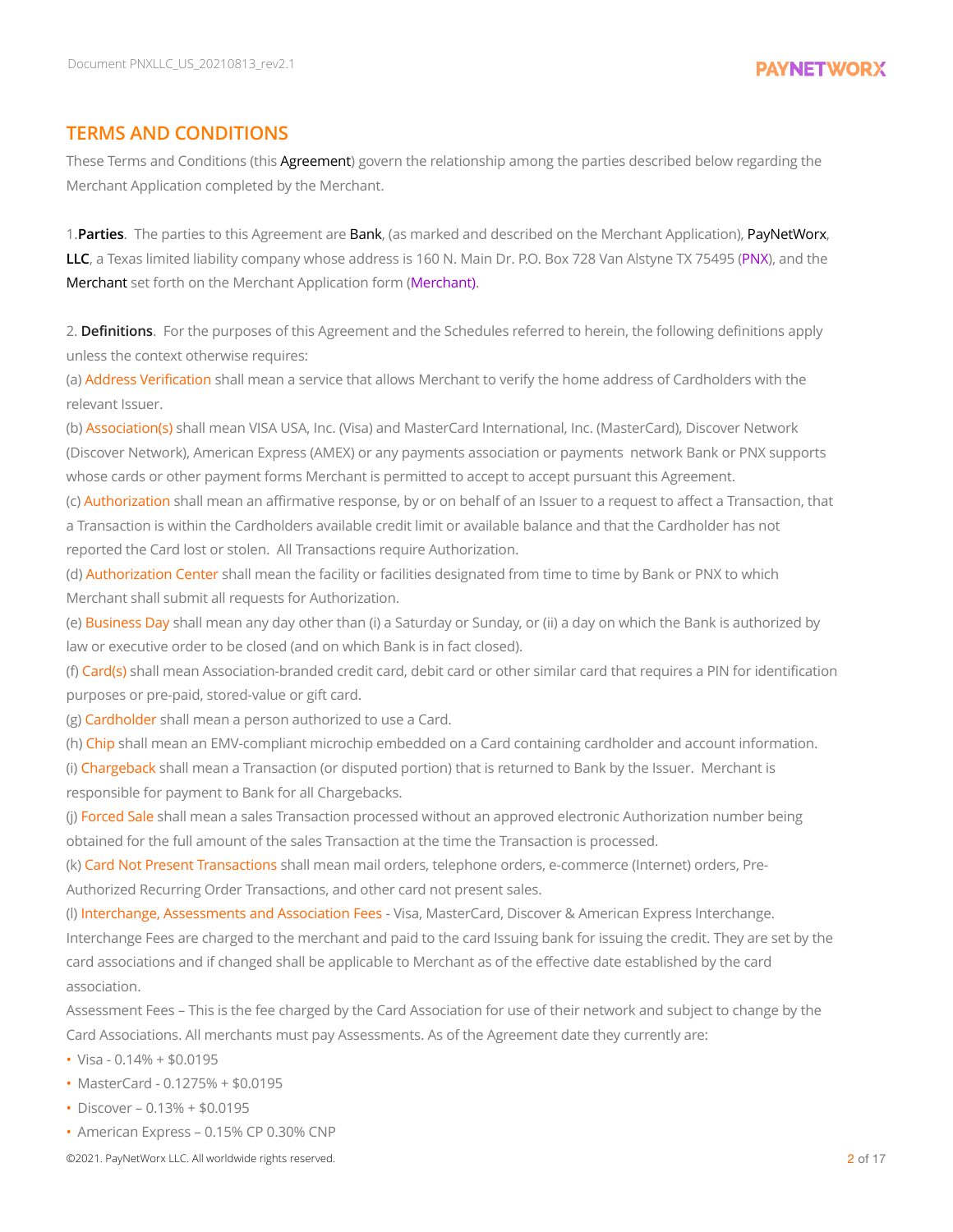Card Associations have other fees that are assessed for certain transaction types and will be pass through if charged. All Association Fees, Processor Fees and Bank Fees will be passed through to the Merchant.

(m) Issuer shall mean a member of an Association that enters into a contractual relationship with a Cardholder for the issuance of one or more Cards.

(n) Magnetic Stripe shall mean a stripe of magnetic information affixed to the back of a Card containing cardholder and account information.

(o) Merchant Statement shall mean an itemized monthly statement of all charges and credits to the Operating Account (as that term is defined in Section 9 of this Agreement).

(p) Mid-Qualified Transactions shall mean: (i) key-entered retail Transactions; (ii) Visa telephone or mail Transactions without Address Verification; (iii) any MasterCard telephone or mail Transaction; (iv) any Discover Network telephone or mail Transaction; (v) any Transaction designated as such by the organization designated by Bank to settle Transactions with the Associations.

(q) Non-Bank Services shall mean those products and/or services for which Bank is not responsible or a party to, including Discover and AMEX Transactions, Equipment leasing and other products and services as may be provided by or through PNX from time to time.

(r) Non-Qualified Transactions shall mean: (i) any Transaction submitted for processing more than 48 hours past the time the Authorization occurred; (ii) any Transaction missing required data; and (iii) any Transaction designated as such by the organization designated by Bank to settle Transactions with the Associations.

(s) Normal Transaction shall mean a Transaction in which the Card is swiped through a terminal, register or other device, capturing the Card information encoded on the Cards Magnetic Stripe or Chip.

(t) Pre-Authorized Recurring Order Transactions shall mean Transactions that have been pre-authorized by the Cardholder and for which the goods or services are to be delivered or performed in the future by Merchant without having to obtain approval from the Cardholder each time.

(u) Qualified Transactions shall mean: (i) retail Transactions in which the Card is swiped; (ii) Visa telephone or mail Transactions with Address Verification; or (iii) Transactions that are part of a special registered program approved by the Associations.

(v) Services shall mean the transaction processing services provided by Bank or PNX under this Agreement.

(w) Transaction shall mean the acceptance of a Card or information embossed on the Card for payment for goods sold and/or leased or services provided to Cardholders by Merchant and receipt of payment from Bank, whether the Transaction is approved, declined, or processed as a Forced Sale. The term Transaction also includes credits, errors, returns and adjustments.

(x) Third Party Processor shall mean a service provider that has the ability to deliver transactions directly to Associations on behalf of Bank.

3. **Merchant agrees to participate in program**. Merchant agrees to participate in the card processing services program established by Bank, subject to the terms of the Merchant Application, this Agreement and any schedules attached hereto. Bank and PNX will provide card processing services for Transactions submitted by Merchant from locations in the United States (excluding Puerto Rico, and other U.S. territories).

4. **PNX to provide Services to Merchant**. During the term of this Agreement, subject to the terms and conditions of this Agreement, PNX agrees to provide technical documentation and support in order to allow Merchant to accept and process Transactions. PNX shall provide technical support and customer support for all Transactions, including, without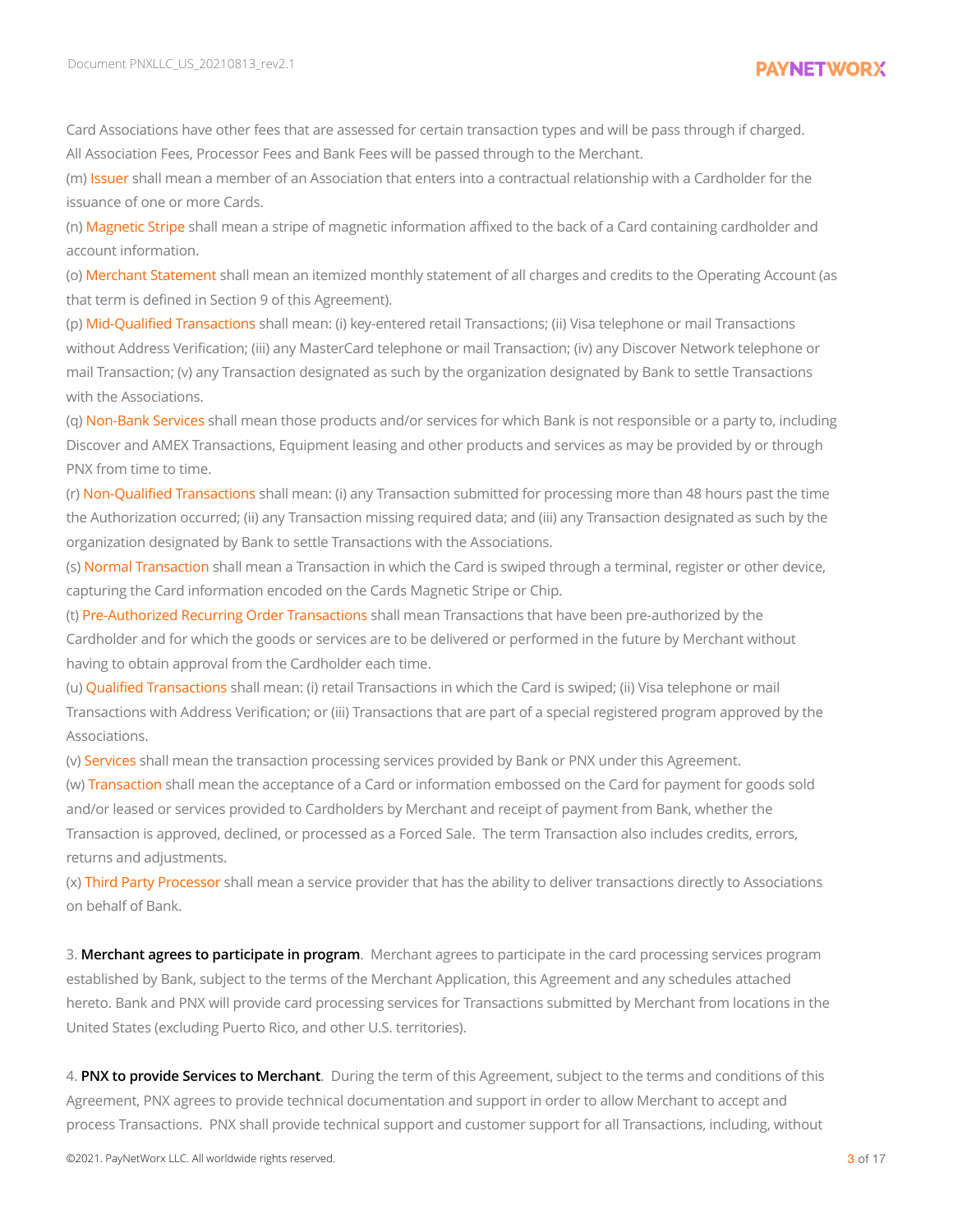limitation, Authorization, settlement, Chargeback processing and reporting, twenty-four hours each day, seven days each week during the term of this Agreement. Non-Bank Services are also provided by PNX or third parties, not Bank. The provisions of this Agreement regarding Non-Bank Services constitute an agreement solely between Merchant and PNX and/or third parties. Bank is not a party to this Agreement insofar as it relates to Non-Bank Services, and Bank is not responsible, and shall have no liability, to Merchant in any way with respect to Non-Bank Services. PNX agrees to provide Merchant with the those Services which are not provided by Bank pursuant to Section 5 below, during the term of this Agreement, subject to the terms and conditions of this Agreement.

5. **Bank to provide Services to Merchant.** Bank is a member of the Visa and Mastercard Associations, permitting it to acquire Visa and Mastercard payment transactions. Bank will also acquire a portion of the debit transactions. PNX, not Bank, will provide the other merchant acquiring services that Merchant receives for any Association other than Visa and MasterCard, and certain debit Associations. The Bank sponsors PNX as a Member Service Provider under the applicable Association rules, allowing PNX to acquiring processing services for Visa and Mastercard and certain debit transactions under the Banks direction. The Banks responsibilities are limited solely to the sponsorship and settlement of certain Card Transactions submitted in accordance with this Agreement and the Visa and Mastercard Association rules, and Bank will not have any obligation or liability of any nature in connection with any services of any kind provided by PNX or its affiliates or third party service providers. Bank agrees to provide Merchant with the Services indicated in this Section 5, as amended from time to time by Bank, during the term of this Agreement, subject to the terms and conditions of this Agreement.

6. **Independent Contractor**. In the performance of its duties hereunder, PNX shall be an independent contractor, and not an employee or agent of Bank.

7. **Compliance with Association Rules**. Merchant agrees to comply with the bylaws, rules, regulations, policy statements and guidelines of the Associations.

8. **Term**. This Agreement shall become effective when all parties sign the Merchant Application form to which this Agreement is connected and, unless sooner terminated, shall remain in effect for a term of one (1) year. This Agreement shall renew automatically for successive terms of one (1) year each, unless any party provides written notice of termination to the other parties at least 90 days prior to the end of the then-current term. Prior to termination and regardless of the circumstances for termination, Merchant grants PNX a right of first refusal in connection with any proposal made to Merchant by any other merchant services provider to provide a product or service that is the same or substantially similar to any product or service offered by Bank or PNX and which proposal Merchant wishes to accept. Merchant shall promptly notify PNX, in writing, of any such proposal and if Merchant's fails to provide such notice, PNX shall have the option to charge Merchant for liquidated damages (LD), as specified in Section 38 of this Merchant Agreement. The notice from Merchant shall reasonably and sufficiently describe both the price and the non-price terms of the products and services to be offered pursuant to the proposal. Within thirty (30) days from the date PNX received written notice from Merchant, PNX may elect to exercise its right of first refusal by offering the same or substantially similar product or service on the same or more favorable price and non-price terms as that of the other merchant services provider and so notifying Merchant in writing. In the event PNX fails to exercise its right of first refusal with respect to any such proposal, Merchant may accept that proposal, provided, however, that PNX failure to exercise its right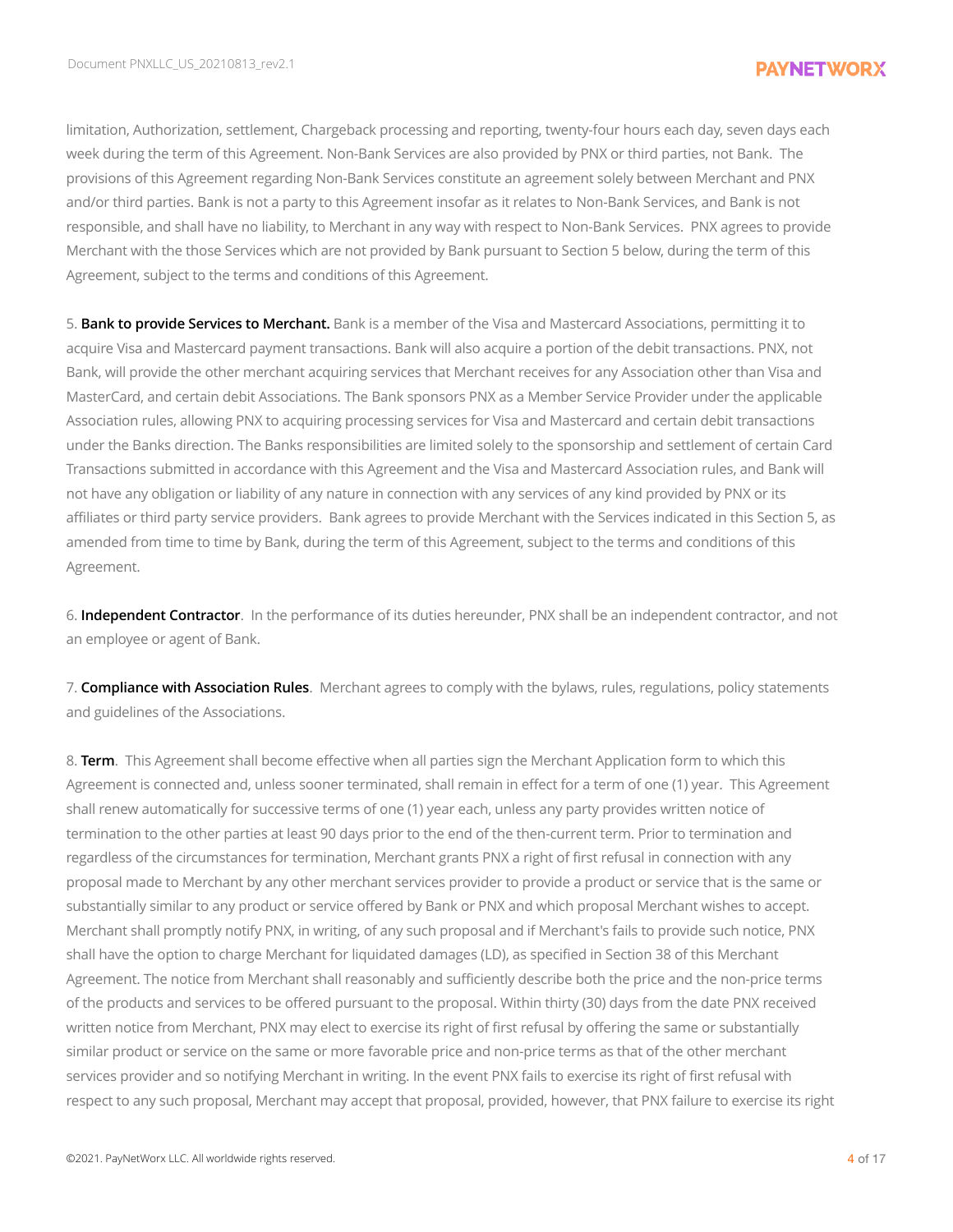of first refusal in any one instance shall not preclude or otherwise void or affect PNX right of first refusal with respect to any other proposal. All existing obligations, warranties, indemnities and agreements with respect to Transactions entered into before such termination shall remain in full force and effect, and Merchant shall remain liable for all obligations to Cardholders and Bank incurred while this Agreement was in effect.

9. **Merchant Operating Account**. Prior to accepting any Cards, Merchant shall establish a demand deposit account at Bank, or at a financial institution approved by Bank (Operating Account), through which fees, charges and credits due in accordance with this Agreement may be processed. Merchant hereby authorizes Bank or PNX to debit all amounts Merchant owes Bank or PNX hereunder from the Operating Account, whether maintained at Bank or another financial institution, at times deemed appropriate by Bank, through Automated Clearing House (ACH) entries or by a manual debit of the Operating Account. Merchant waives any claims for loss or damage arising out of any such charges or debits to the Operating Account against any other financial institution where the Operating Account is maintained. Merchant agrees to notify Bank and PNX if the Operating Account is not funded, or if there are any changes to the Operating Account or the location where it is held.

10. **Reserve Account**. Upon, or at any time after, execution of this Agreement, Bank may establish and require Merchant to fund a reserve account at Bank or any other financial institution designated by Bank Reserve Account, for all future indebtedness of Merchant to Bank or PNX that may arise out of or relate to the obligations of Merchant under this Agreement, including, but not limited to, Chargebacks and fees, in such amount as Bank from time to time may determine in its sole discretion. The Reserve Account must be fully funded by Merchant within the time frame required by PNX. If necessary to prevent risk of loss in the event of suspected fraud or a Merchant event of default under this Agreement, Bank may require the immediate funding of the Reserve Account. Bank may fund the Reserve Account by deduction from payments due Merchant or a charge against Merchants Operating Account or against any of Merchants accounts at Bank. If required, the initial amount of the reserve account is provided for in Schedule B. The Reserve Account will be maintained for a minimum of six months after the termination of this Agreement and the date on which the last transaction is processed for Merchant under this Agreement or until such later time as Bank determines that the release of the funds to Merchant is prudent, in the best interest of Bank, and commercially reasonable, and that Merchants payment obligations to Bank, PNX and the Associations have been fully satisfied. Upon termination of the Reserve Account, any balance remaining in the Reserve Account will be paid to Merchant. PNX will inform Merchant in writing of any charges debited to the Reserve Account.

11. **Fees**. Merchant shall pay Bank and PNX all fees specified on Schedule A, as amended by Bank or PNX from time to time. Merchant also agrees to pay Bank or PNX the amount of any Chargebacks, fees, charges or penalties assessed against Bank or PNX by any Association or Issuer for violation by Merchant or its agents or representatives of the by-laws, rules, regulations, guidelines, policy statements or threshold requirements of such entities. Merchant shall pay Bank or PNX for any other services provided to Merchant by Bank or PNX and for all other fees shown on Schedule A, including, but not limited to monthly minimum fees, Chargeback fees and customer service fees. Schedule A also sets forth a link to current interchange rates as set by each Association.

12. **Billing**. All amounts Merchant owes Bank or PNX may be charged to the Operating Account or Reserve Account, recouped by adjustment to any credits due to Merchant, or set off against any account or property Bank or PNX holds for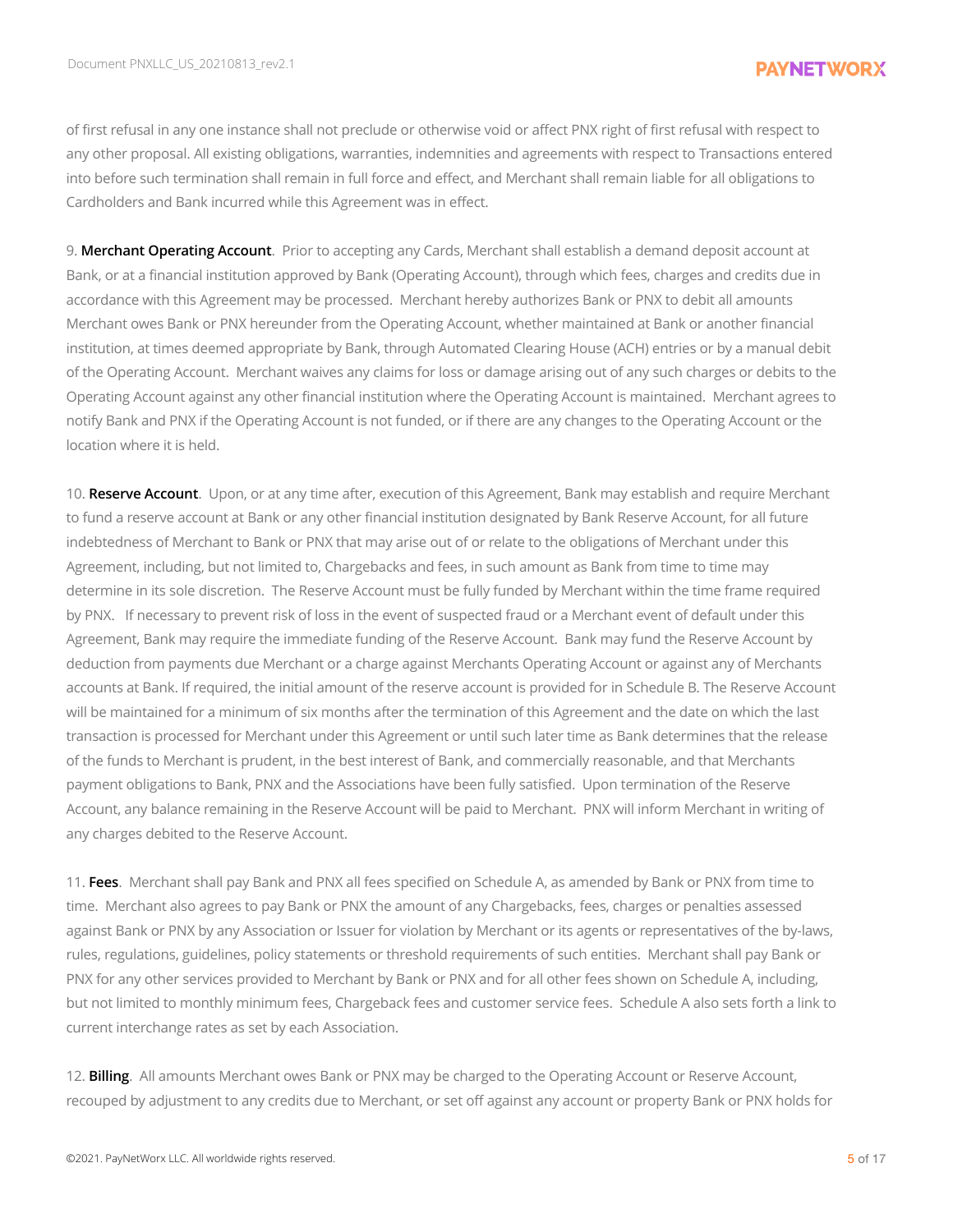or on behalf of Merchant, without notice or demand to you (any such notice and demand being hereby expressed waived).

13. **Security Interest.** As security for the performance by Merchant of all of its obligations under this Agreement, Merchant hereby grants to Bank a security interest in the funds held in the Operating Account, in the Reserve Account and any other funds, account or property Bank or PNX holds for or on behalf of Merchant, whether now or hereafter due or to become due to you from us. Merchant will execute and deliver to Bank such documents, in form satisfactory to Bank, as Bank may reasonably request in order to perfect Banks security interest in the Operating Account, Reserve Account and any other funds, account or property Bank or PNX holds for or on behalf of Merchant, and will pay all costs and expenses of filing the same or of filing this Agreement in all public filing offices, where filing is deemed by Bank to be necessary or desirable. Bank is authorized to file financing statements relating to the Operating Account, the Reserve Account and any other funds, account or property Bank or PNX holds for or on behalf of Merchant, without Merchants signature where authorized by law.

14. **Power of Attorney**. Merchant appoints Bank as its attorney-in-fact to execute such documents as are necessary or desirable to accomplish perfection of any security interests. This appointment is coupled with an interest and shall be irrevocable as long as Merchant owes any amount to Bank or PNX.

15. **Equipment**. In processing Transactions, Merchant shall use only equipment or software programs provided or approved by the Authorization Center or PNX (Equipment) and related equipment installed or approved by PNX, subject to Banks approval, and the following additional terms:

(a) The Equipment shall be suitable for processing the Services;

(b) Merchant will provide, at Merchants expense, suitable electric power and communication services and will pay for any alterations to Merchants premises required to properly locate Merchants Equipment;

(c) If Merchant is using Equipment, Merchant acknowledges receipt of a copy of the equipment Users Guide. Merchant will use and operate the Equipment only in accordance with the equipment Users Guide; and

(d) Bank will have no liability to Merchant for any Equipment. PNX will not have liability to Merchant if any installation is delayed or cannot be completed for reasons not caused by the act or neglect of PNX. At no time will PNX liability exceed the amount of fees collected or reasonably expected to be collected from Merchant for this delay period.

16. **Documenting Transactions**. Merchant shall not submit a Transaction to Bank (electronically or otherwise) until Merchant has performed its obligations to the Cardholder in connection with the Transaction or obtained Cardholders consent for a Pre-Authorized Recurring Order Transaction. Merchant shall not transmit any Transaction to Bank that Merchant knows or should have known to be fraudulent or not authorized by the Cardholder. Merchant must retain enough Information necessary to identify a transaction and be able to reverse it upon request, including the date and amount of each Transaction, Card number and expiration date and any other Transaction detail required by the Associations.

Merchant shall submit the following information to PNX on behalf of Bank in connection with Transaction processing using the format and specifications provided by PNX:

(a) The DBA name of Merchant (if any), name of Merchant and Merchants address;

(b) Merchants customer service telephone number;

(c) Merchants Internet address (if applicable); and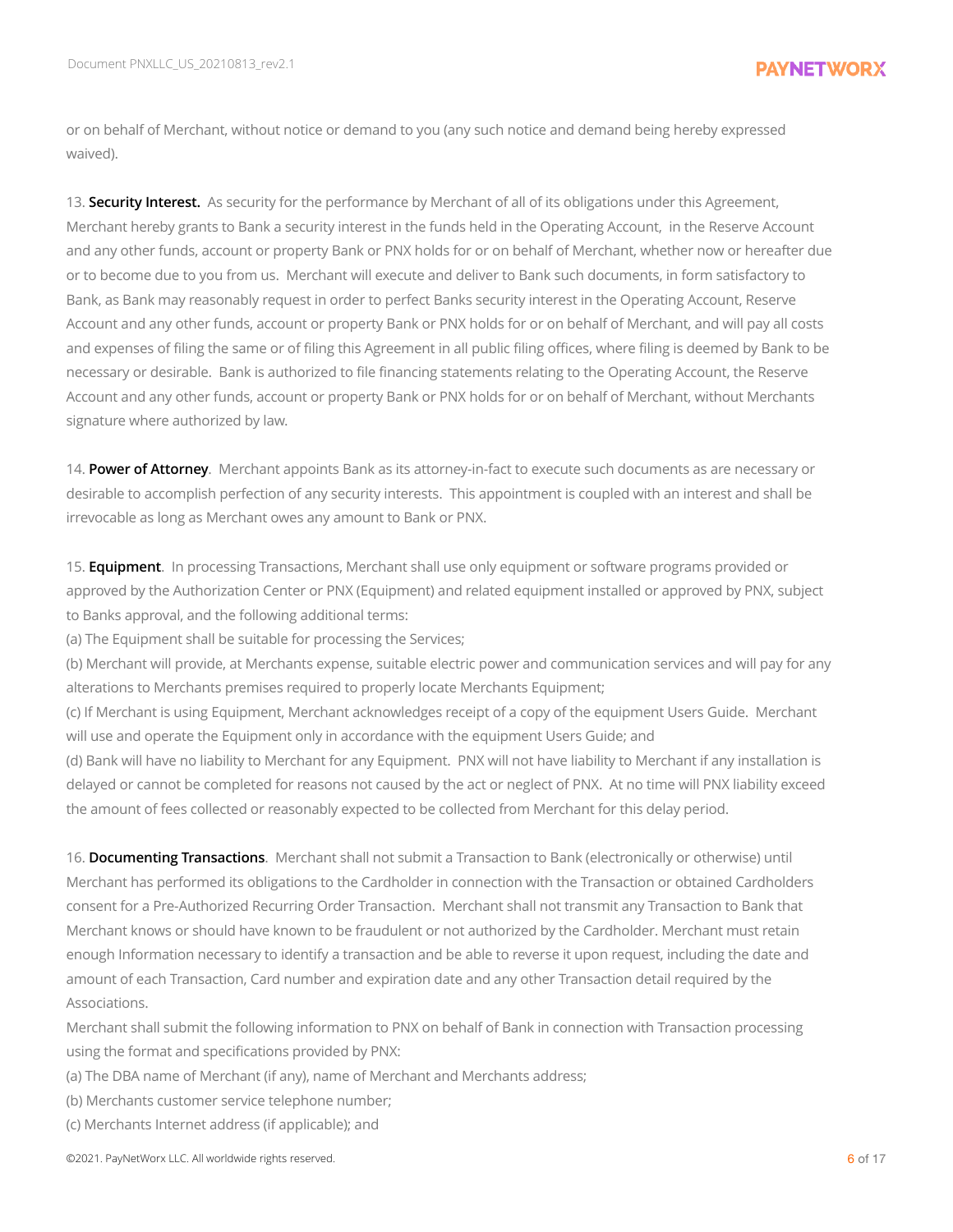(d) The merchant identification ID as assigned;

(e) Information necessary to identify a transaction and be able to reverse it upon request, including the date and amount of each Transaction, and any other Transaction detail required by the Associations; and

Such additional information as may from time to time be required by Bank and/or the relevant Issuer, including copies of sales drafts for Merchants Transactions.

Merchant is responsible for its employees actions. Merchant may transmit a Transaction that effects a prepayment of services or full prepayment of custom-ordered merchandise, manufactured to a Cardholders specifications, if Merchant advises Cardholder of the immediate billing at the time of the Transaction and within time limits established by the Associations.

17. **Authorization for Transactions.** Merchant shall obtain Authorization for Transactions as follows:

(a) Electronically Transmitted Transaction. Merchant shall submit each Normal Transaction for Authorization to the Authorization Center using the Equipment. The Authorization Center shall authorize or decline a Normal Transaction transmitted for Authorization and shall capture and process for Merchant the information relating to the Normal Transaction.

(b) Card Not Present Transactions. The following additional requirements apply to Card Not Present Transactions: (1) All Card Not Present Transactions are at Merchants risk. As to each Card Not Present Transaction, Merchant warrants to Bank that the person whose name is submitted to Bank as Cardholder either made or authorized another to make the purchase. Upon breach of this warranty, Bank may charge back the Transaction to Merchant. If Bank charges back the Transaction to Merchant: (i) Merchant shall pay Bank the amount of the Transaction, any Chargeback fee set forth on Schedule A, plus any Association fine or assessment; and (ii) Bank may charge all such amounts to the Operating Account or Reserve Account without prior notice to Merchant;

(2) All Card Not Present Transactions must be electronically authorized through the Authorization Center and, in addition to the information required in Section 16 of this Agreement, each such request for Authorization also shall include: (i) an Authorization code, if required; (ii) the Cardholders address and Address Verification results; and (iii) in lieu of the Cardholders signature, a notation of (A) mail order (MO), (B) telephone order (TO), (C) e-commerce order (EO), or (D) preauthorized order (PO) on the signature line;

(3) If Merchant accepts a Pre-Authorized Recurring Order Transaction, the Cardholder shall execute and deliver to Merchant a written request for this pre-authorization. This written request shall be maintained by Merchant and made available upon request to Bank. All annual billings must be reaffirmed at least once each year. Merchant shall not deliver goods or perform services covered by a pre authorization order after receiving notification from the Cardholder that the pre-authorization is canceled or from Bank that the Card covering the pre-authorization is not to be honored; and (4) Merchant shall verify Cardholders address and card security code from the Association network. For all telephone, ecommerce or mail order sales, Merchant shall transmit a ticket/invoice number and shall do an Address Verification to qualify for the Qualified Transaction discount rate.

18. **Prohibited Transactions**. Merchant shall not do any of the following with respect to any Transaction:

(a) Establish a minimum or maximum dollar Transaction amount or other special conditions for accepting a Card;

(b) Obtain multiple Authorizations for amounts less than the total sale amount;

(c) Obtain Authorization for purposes of setting aside Cardholders credit line or available balance for use in future sales;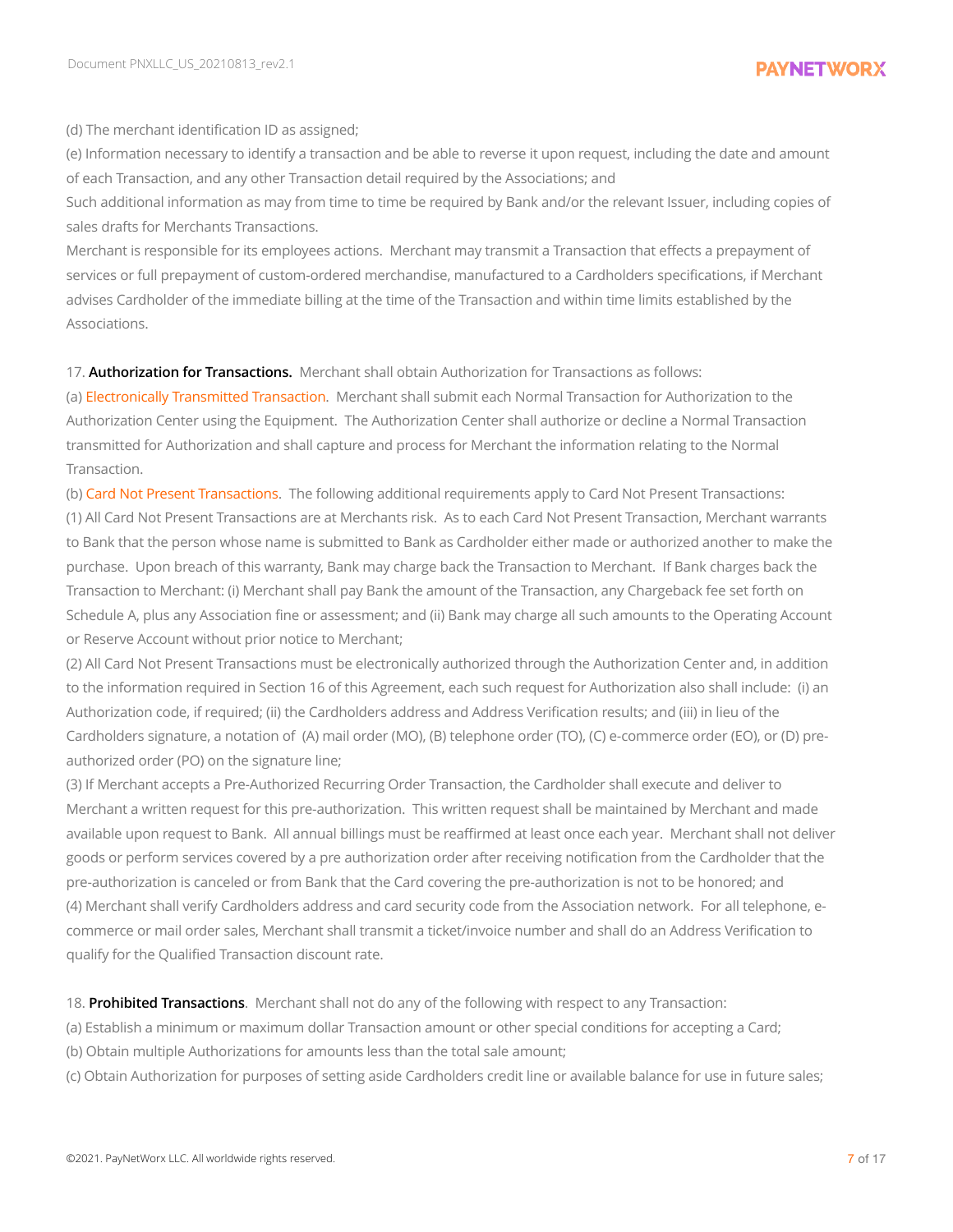(d) Transmit or accept for payment any Transaction that was not originated directly between Merchant and a Cardholder for the genuine and valid sale or lease of goods or the performance of services of the type indicated in the Merchant Application form to which this Agreement is attached;

(e) Honor or accept a Card as payment for any legal services or expenses arising out of or related to: (i) the defense of any crime other than a traffic violation; (ii) any domestic relations matter where such services or expenses are furnished to a person whose name is not embossed on a Card; or (iii) any bankruptcy, insolvency, compromise, composition or other process affecting Cardholders creditors;

(f) Use Merchants own Card, or one to which Merchant has access, to process a Transaction for the purpose of obtaining credit for Merchants own benefit;

(g) Resubmit a previously charged Transaction, regardless of whether the Cardholder consents or Cardholder previously disputes;

(h) Initiate a Transaction credit without a balance in the Operating Account equal to the credit;

(i) Use the Equipment or any data received thereon for any other purpose other than for determining whether or not Merchant should accept checks or Cards in connection with a current sale or lease of goods or services;

(j) Use the Equipment or any data received thereon for credit inquiry purposes or any other purpose not authorized by this Agreement;

(k) Impose a surcharge on a Cardholder who elects to use a Card in lieu of payment by cash, check or other mode of payment;

(l) Disburse funds in the form of travelers cheques, if the sole purpose is to allow the Cardholder to make a cash purchase of goods or services from Merchant;

(m) Disburse funds in the form of cash unless specifically allowed by Association rules;

(n) Accept a Card to collect or refinance an existing debt or collection of any dishonored financial item;

(o) Add any tax to Transactions unless applicable law expressly requires that Merchant be permitted to impose a tax. Any tax, if allowed, must be included in the Transaction amount and not collected separately;

(p) Require a cardholder to supply cardholder information on any plain view document, or document and store CVV information, or request CVV information in a card-present Transaction or other personal information that is not necessary to process the Transaction;

(q) Submit any Transaction that is illegal or that the Merchant knows or should have known was illegal;

(r) Factor any receivables owned by Associations; or

(s) Accept direct payments from cardholders for goods and services that are included on the sales draft.

#### 19. **Prohibition of Using and Disclosing Account Information; Data Breach**.

(a) Use and Disclosure of Account Information. Merchant must not, without the written consent from Bank and each applicable Association, Issuer and cardholder, use, disclose, store, sell or disseminate any cardholder information obtained in connection with a Card transaction except for purposes of performing Merchants obligations under this Agreement, except as otherwise required by a court or governmental agency request, subpoena or order. Merchant shall use appropriate safeguards to limit access to, and render unreadable prior to discarding, all records containing Card information. If Merchant stores any electronically captured signature of a cardholder, Merchant may not reproduce such signature except upon specific request of Bank or PNX. Merchant may not retain or store Magnetic Stripe data, Chip data or CVV codes after a Transaction has been authorized.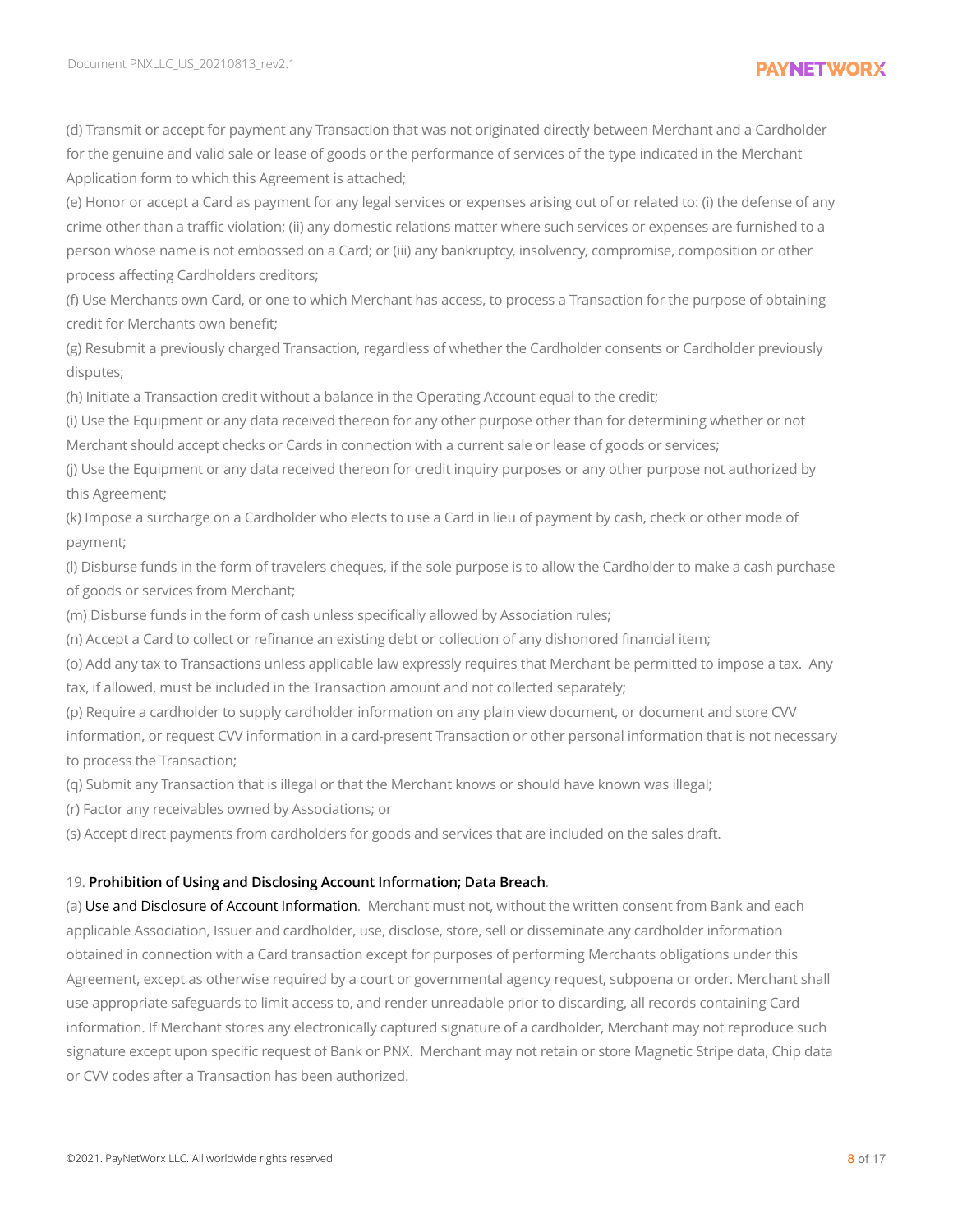(b) Data Breach. If Merchant discovers or becomes aware that there has been unauthorized access to or disclosure of Transaction data (Data Breach), Merchant will promptly notify Bank and PNX. Merchant will take prompt action to control, stop, and remediate any Data Breach. Merchant will provide reasonable details regarding the Data Breach to, and cooperate with, Bank, PNX, any Association, and any consulting firm that is involved in the investigation and remediation of a Data Breach. If requested by Bank or PNX, Merchant will engage an independent consulting firm, at Merchants expense, that is certified and approved by the Associations to conduct forensic information security investigation to assess the nature and scope of the Data Breach. Merchant will take all actions that the Associations require in connection with the investigation and remediation of a Data Breach. Merchant will reimburse PNX and the Bank for all fines, fees, penalties, assessments, or other obligations of any kind imposed by an Association or a regulatory authority due to a Data Breach caused by the Company or its third party service providers.

#### 20. **Daily Reconciliation of Transactions**.

(a) Electronically Transmitted Transactions. Transactions will be settled with the Associations on a daily basis. Bank shall deliver payment to Merchant as soon thereafter as practicable by a credit to the Operating Account equal to the reconciled summary Transaction total of all of Merchants total summary Transactions since the previous credit. This credit will be reduced, if necessary, by: (i) the sum of all Cardholder charges denied, refused or charged back; (ii) all refunds processed on account of Cardholders during said time period; (iii) the fees and charges, including Chargebacks, Merchant owes Bank or PNX hereunder; (iv) all taxes, penalties, charges and other items incurred by Bank that are reimbursable pursuant to this Agreement; and (v) all applicable rates, fees and charges described on Schedule A. (b) Reconciliation of Transactions. Merchant shall reconcile each settled Transaction within fifteen (15) days after the date on which such Transaction occurred, and shall notify Bank and PNX immediately of any discrepancies or errors Merchant notes as a result of such reconciliation. Neither Bank nor PNX shall have any responsibility or liability for Transactionrelated errors or omissions that are brought to their attention more than thirty (30) days after the date on which the Transaction to which such error or omission relates occurred.

(c) Provisional Credit. Any credits to the Operating Account are provisional only and subject to revocation by Bank until such time that the Transaction is final and no longer subject to Chargeback by the Issuer, Cardholder or Associations or any other fees, fines or other charges that may be imposed by Associations. Bank may withhold payment for a Transaction to Merchant, for any reason, until such time as the Transaction has been verified as legitimate by the relevant Issuer or Bank and/or PNX receive adequate supporting documentation from Merchant to authenticate the Transaction and mitigate Chargeback risk.

21. **Adjustments and Returns**. Merchant will maintain a fair exchange and return policy and make adjustments with respect to goods and services sold and/or leased to its customers whenever appropriate. If goods are returned, or services are terminated or canceled, or any price is adjusted, Merchant will prepare and transmit a credit or return Transaction, either electronically or by paper, for the amount of the adjustment as a deduction from the total amount of Transactions transmitted that day. If the amount of credit or return Transactions exceeds the amount of sales Transactions, Merchant shall pay Bank the excess. Merchant shall make no cash refunds on Transactions and shall handle all credit adjustments as provided in this Section 21. If no refund or return will be given, Cardholder must be advised in writing that the sale is a final sale and no returns are permitted at the time of the Transaction. Cardholder also must be advised in writing of any policy of Merchant that provides for no-cash refunds and in-store credit only. Merchant shall follow Association reservation/no-show policies. Merchant shall notify Cardholders in writing of this policy on all advance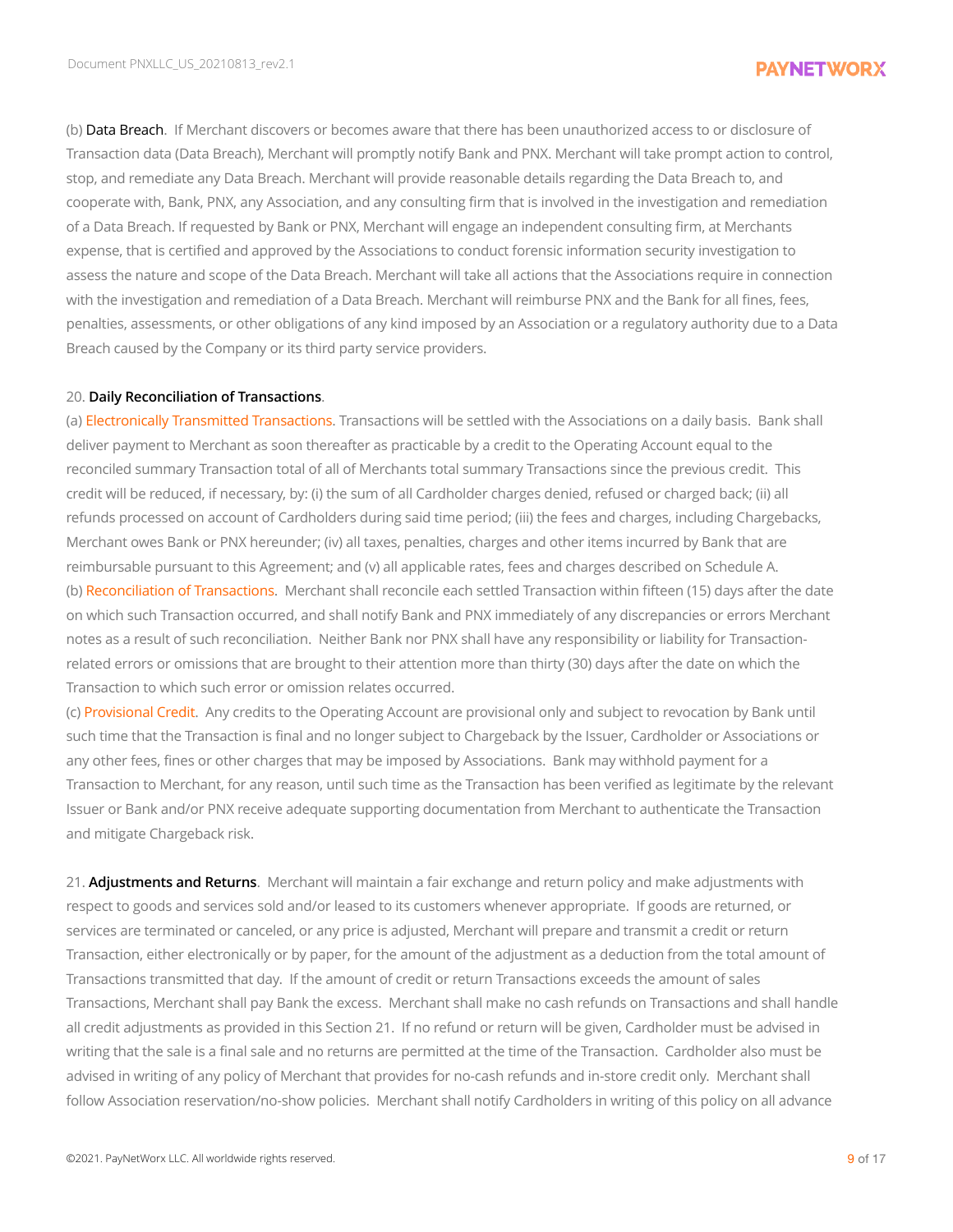reservations. Merchant also shall notify Cardholders at the time of the reservation of the exact number of days required for reservation deposit refunds.

22. **Chargebacks**. The acceptance by Bank of any Transaction processed in accordance with the terms of this Agreement shall be with full recourse to Merchant.

In any such case, Bank shall not be obligated to accept a Transaction for credit to the Operating Account. If Bank has credited the Operating Account or Reserve Account for such a Transaction, Bank may return the Transaction to the Merchant, and Merchant shall pay Bank the amount of the Transaction. Merchant agrees that Bank, without prior notice to Merchant, may (i) charge the amount of the Transaction to the Operating Account or Reserve Account; (ii) recoup the amount of the Transaction by adjustment of the credits due to Merchant; or (iii) set off the amount of the Transaction against any account or property Bank holds for or on behalf of Merchant. If Merchant disagrees with Banks decision to charge back a Transaction, Merchant must so notify Bank in writing within 10 days of the Chargeback, and provide documentation that the dispute has been resolved to Cardholders satisfaction or proof that a credit has been issued. Without limiting the generality of any other provision of this Agreement, if Bank or PNX takes legal action against Merchant for any Chargebacks or any amounts due Bank or PNX hereunder, Merchant shall pay the costs and attorneys fees incurred by Bank and/or PNX, whether suit is commenced or not.

23. **Merchant Statement**. At least once per month, PNX shall provide Merchant with an electronic statement (the Merchant Statement). All information appearing on the Merchant Statement shall be deemed accurate and affirmed by Merchant unless Merchant objects by written notice specifying the particular item in dispute within 30 days of the date of the Merchant Statement.

24. **Retention of Original Sales Information**. Merchant shall retain the information required by Sections 16, 17(a) and 26 for one year from the date of the Transaction. At the request of Bank or PNX, Merchant shall provide such information to Bank or PNX, as directed by Bank or PNX, within five (5) days of receipt of a request from Bank or PNX. Failure to meet such time frame or non-delivery of any item or delivery of an illegible copy of an item requested by an Issuer shall constitute a waiver by Merchant of any claims and may result in an irrevocable Chargeback for the full amount of the Transaction.

25. **Use of Third Party Processors**. Merchant understands that Bank or PNX may contract with a Third Party Processor to complete authorization and/or settlement services; provided that there must be an agreement for integration between PNX and that Third Party Processor. Merchant has the right, upon reasonable advance notice to Bank and PNX, to designate its own Third Party Processor (provided that there is an agreement with such Third Party Processor and Bank) must acknowledge any fee adjustments if Merchant chooses its own Third Party Processor. Merchant is responsible for any failures of its chosen Third Party Processor, Bank and PNX are responsible for any failures of its chosen Third Party Processor.

26. **ACH Processing.** When requested by Merchant, PNX will also provide ACH processing services at the rates specified in Schedule A. Merchant agrees that information supplied in this application may be used to establish a separate ACH account. If this service is requested, Merchant understands that a personal credit review may be deemed necessary and authorizes such an action. Merchant agrees that Bank and PNX will deduct processing fees from the Operating Account or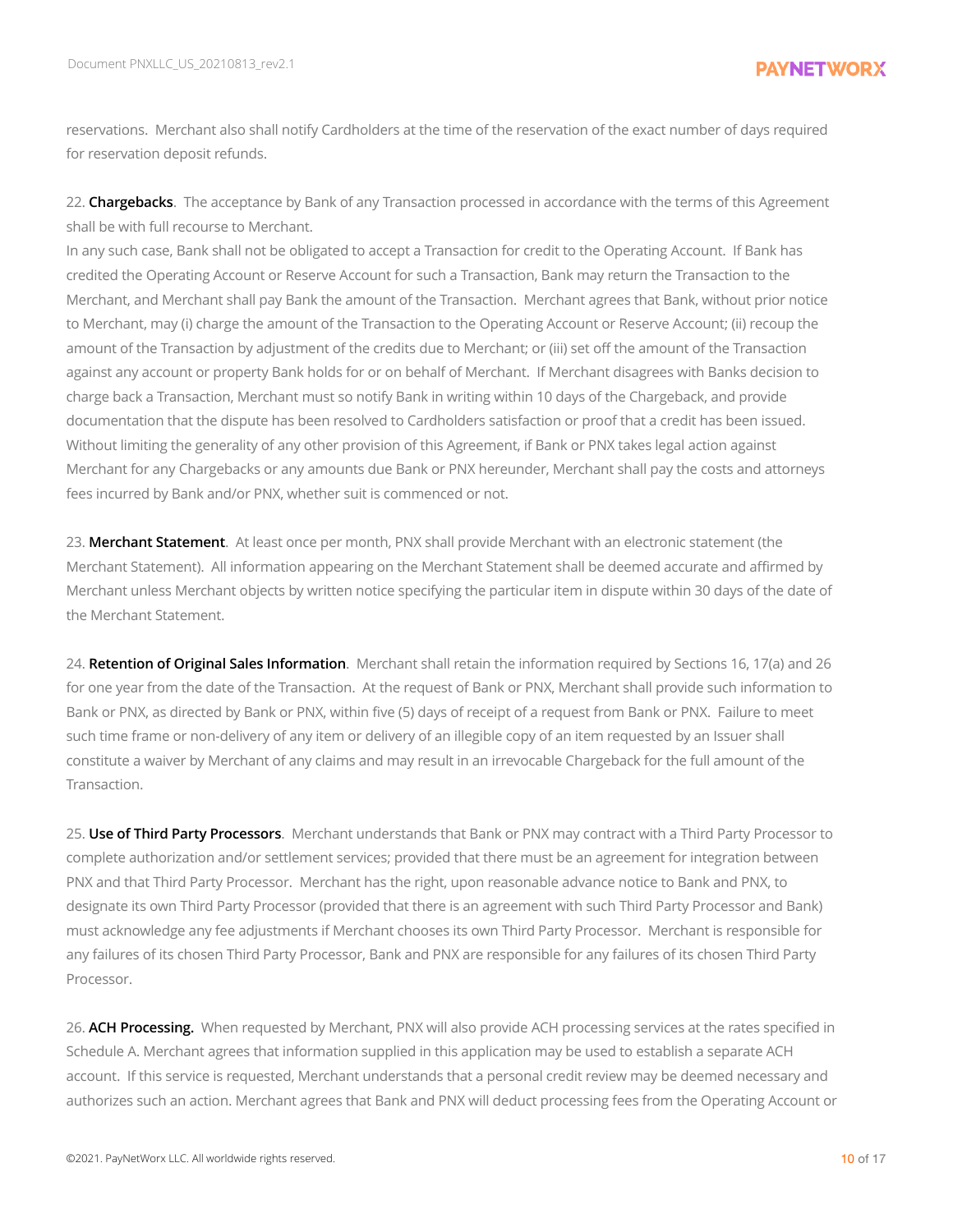Reserve Account on a daily basis unless a monthly basis is specified on Schedule A. Merchant also agrees to pay Bank or PNX the amount of any fees, charges or penalties assessed against Bank or PNX. Merchant agrees to abide by all National Automated Clearing House Association (NACHA) rules and regulations governing ACH processing and use of their networks.

27. **Honoring Cards**. (a) Merchant will accept all valid Cards when properly presented by Cardholders in payment for goods or services, subject to Visa, MasterCard, American Express and/or Discover Network rules requiring Merchant to elect whether it will accept credit only, debit only or both debit and credit Cards. Merchants election is set forth in the Application. (b) Merchant shall not establish minimum or maximum amounts for Card sales as a condition for accepting any Card. However, Merchant may not, by this term, be prevented from offering discounts to customers for cash purchases. (d) Merchant shall not engage in a Card Transaction (other than a mail order, telephone order, ecommerce or preauthorized sale to the extent permitted under this Agreement) if the person seeking to charge the purchase to his or her Card account does not present the Card to permit Merchant to compare the signature on the Card to the signature on the sales draft and obtain an imprint or otherwise use the physical Card to complete the Transaction.

28. **Important Merchant Responsibilities**. (a) Ensure compliance with payment card industry data security standard requirements and Association data security requirements specifically prohibiting the disclosure of any cardholder or transaction information to any third party without prior authorization from Bank. Merchant shall obtain timely PCI DSS certification of its systems and processes (which must be maintained during the Term) as required under the Association rules and authorizes Bank, PNX and the Associations to audit Merchants PCI DSS compliance and information security systems to verify compliance with the terms of this Agreement. Merchant is responsible for any unauthorized access to any Transaction data from the Merchant or from third parties retained by or on behalf of the Merchant. (b) Maintain fraud and chargebacks below Association thresholds. (c) Maintain an active data breach insurance policy with at least \$50,000 in coverage. (d) Review and understand the terms of the Merchant Agreement. (e) Comply with all Association Operating Regulations. (f) Provide PNX and Bank with reasonable advance notice of any material change in the nature of Merchants business (including any change in control or any transfer or all or substantially all of Merchants assets or any change to Merchants operations that would materially effect the products and services sold by Merchant or Transactions contemplated under this Agreement. (g) Provide PNX and Bank with written disclosure identifying the third parties, systems, and services Merchant uses to receive, transmit, process, or otherwise manage information or its information technology systems (e.g., without limitation, encryption or firewall). The responsibilities listed do not supersede terms of the Merchant Agreement and are provided to ensure the Merchant understands some important obligations of each party and that the Bank is the ultimate authority should the Merchant have any problems.

29. **Customer Complaints**. Merchant shall respond promptly to inquiries from Cardholders and shall resolve any disputes amicably. If unresolved disputes occur with a frequency unacceptable to Bank, Bank may terminate this Agreement. Bank reserves the right to charge Merchant reasonable fees and reimbursement on account of excessive Cardholder inquiries, refunds or Chargebacks. Merchant agrees to maintain the following information in writing with respect to each claim or defense asserted by a Cardholder for which Merchant has received notice:

(a) The Cardholders name;

(b) The Card account number;

(c) The date and time the Cardholder asserted the claim or defense;

(d) The nature of the claim or defense; and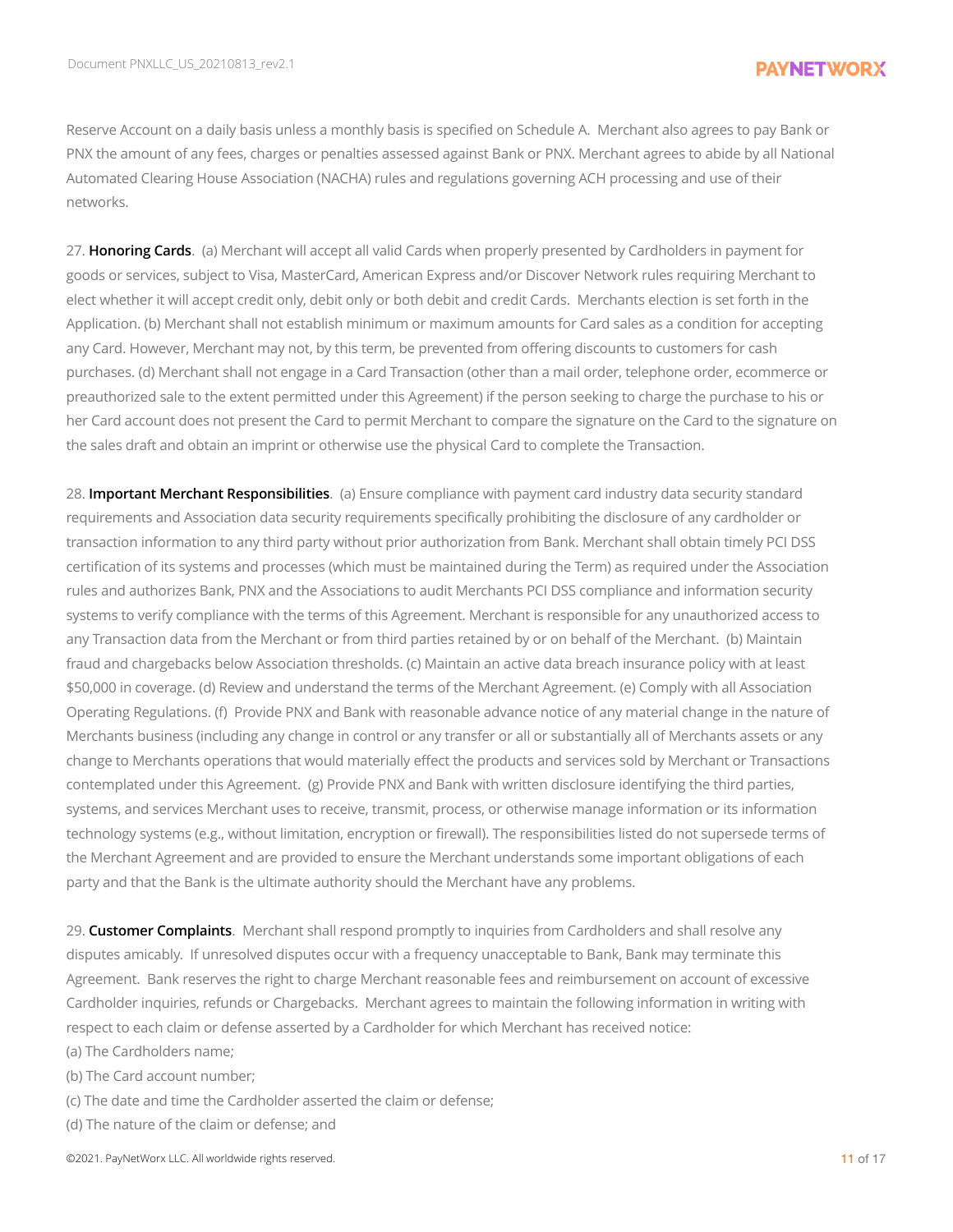(e) The action that Merchant took in an attempt to resolve the dispute. Upon request, Merchant shall furnish Bank with this information in writing within 10 days.

30. **Confidentiality**. Merchant shall treat all information received in connection with this Agreement as confidential. Merchant shall prevent the disclosure of this information except for necessary disclosures to affected Cardholders, to Bank, to PNX and to Issuers.

31. **Associations and Issuers Requirements**. Merchant shall comply with all bylaws, rules, regulations, policies and guidelines of the Associations and any Issuer whose Cards are used to process Transactions in accordance with this Agreement. Merchant will display prominently at its place of business the relevant and official trademarks of the Associations and other promotional material and literature provided by Bank directly or through PNX. Subject to the prior written consent of Bank and the application Association and upon such conditions as authorized by Bank, Merchant may use Association marks or design marks in its own advertisement and promotional materials. Merchant will discontinue the use of Association marks and design marks immediately following termination of this Agreement and shall not indicate that its products or services are endorsed by any Association, PNX or Bank.

32. **Compliance with Applicable Law.** Merchant represents and warrants that it has obtained all necessary regulatory approvals, certificates and licenses to sell any product or provide any service it intends to offer, and that it is in compliance with the Telephone Disclosure and Dispute Resolution Act and the regulations of the Federal Trade Commission and the Federal Communications Commission. Merchant shall comply with all present and future federal, state and local laws and regulations pertaining to Transactions, including, without limitation, the Federal Fair Credit Reporting Act, the Federal Truth-in-Lending Act, the Electronic Fund Transfers Act and the Federal Equal Credit Opportunity Act, as amended.

33. **Taxes**. Each party hereto shall report its income and pay its own taxes to any applicable jurisdiction. If Bank or PNX are required to pay any taxes, interests, fines or penalties owed by Merchant, said amount shall become immediately due and payable by Merchant to Bank or PNX. If excise, sale or use taxes are imposed on the Transactions, Merchant shall be responsible for the collection and payment thereof. Bank or PNX shall be entitled to recover of any of said taxes paid by it on behalf of Merchant from Merchant immediately after payment.

34. **Limitation of Liability**. In addition to all other limitations on the liability of Bank and PNX contained in this Agreement, neither Bank nor PNX shall be liable to Merchant or Merchants customers or any other person for any of the following: (a) Any loss or liability resulting from the denial of credit to any person or Merchants retention of any Card or any attempt to do so;

(b) Any loss caused by a Transaction downgrade resulting from defective or faulty equipment regardless if owned by PNX or Merchant;

(c) The unavailability of Services caused by the termination of contracts with computer hardware vendors, processors or installers, whether terminated by Bank, PNX or any other person for any reason; or

(d) Interruption or termination of any Services caused by any reason except for failure of PNX to repair or replace equipment at Merchants expense. At no time will PNX liability exceed the amount of fees collected or reasonably expected to be collected from merchant for this delay period.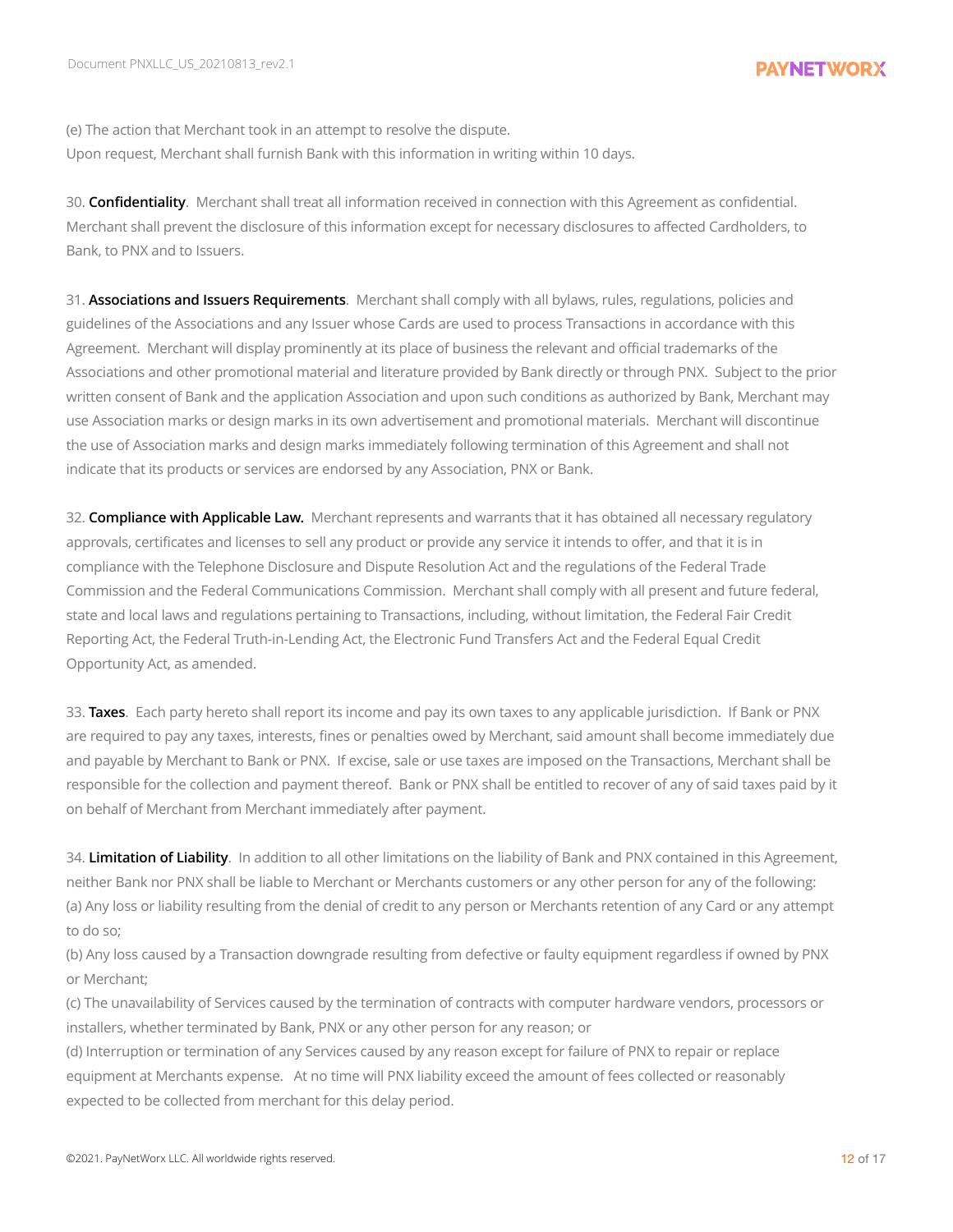NEITHER BANK NOR PNX NOR ANY OF THEIR RESPECTIVE AFFILIATES, DIRECTORS, OFFICERS, EMPLOYEES, AGENTS OR SUBCONTRACTORS SHALL BE LIABLE FOR ANY LOST PROFITS, PUNITIVE, INDIRECT, SPECIAL OR CONSEQUENTIAL DAMAGES TO MERCHANT OR TO ANY THIRD PARTY IN CONNECTION WITH OR ARISING OUT OF THIS AGREEMENT OR ANY OF THE SERVICES TO BE PERFORMED BY BANK OR PNX PURSUANT TO THIS AGREEMENT, REGARDLESS OF WHETHER SUCH DAMAGES WERE FORESEEABLE.

MERCHANT ACKNOWLEDGES THAT BANK HAS PROVIDED NO REPRESENTATIONS OR WARRANTIES, EITHER EXPRESS OR IMPLIED, WRITTEN OR ORAL, INCLUDING, BUT NOT LIMITED TO, ANY IMPLIED WARRANTY OF MERCHANTABILITY OR

FITNESS FOR A PARTICULAR PURPOSE, WITH RESPECT TO ANY EQUIPMENT OR NON-BANK SERVICES AND THAT BANK HAS NO LIABILITY WITH RESPECT TO ANY EQUIPMENT OR NON-BANK SERVICES. BANK MAKES NO REPRESENTATIONS OR WARRANTIES, EXPRESS OR IMPLIED, REGARDING THE SERVICES IT PROVIDES HEREUNDER INCLUDING WITHOUT LIMITATION, ANY WARRANTIES REGARDING QUALITY, SUITABILITY, MERCHANTABILITY, FITNESS FOR A PARTICULAR PURPOSE, NON-INFRINGEMENT OR OTHERWISE. SHOULD THERE BE ERRORS, OMISSIONS, INTERRUPTIONS OR DELAYS RESULTING FROM BANKS OR PNX PERFORMANCE OR FAILURE TO PERFORM OF ANY KIND, BANKS AND PNX LIABILITY SHALL BE LIMITED TO CORRECTING SUCH ERRORS IF COMMERCIALLY REASONABLE OR SUPPLYING SUCH OMISSIONS IN THE WORK PRODUCT IN WHICH THEY HAVE OCCURRED.

35. **Limitation on Damages**. In no case shall Merchant be entitled to recover damages from PNX or Bank that exceed the fees retained by Bank and PNX pursuant to this Agreement during the six month period immediately prior to the event giving rise to the claim for damages.

36. **Indemnification**. Merchant agrees to indemnify and hold Bank and PNX and their respective affiliates, directors, officers, employees, and agents harmless from any and all losses, claims, damages, liabilities and expenses, including attorneys fees and costs (whether or not an attorney is an employee of Bank or Banks affiliates, PNX or affiliates of PNX) arising out of any of the following:

- (a) Merchants failure to comply with this Agreement;
- (b) Any act or omission of Merchant or its employees or agents;
- (c) Merchants failure to comply with the Equipments Users Guide;
- (d) Merchants failure to comply with any bylaw, rule, regulation, guideline or policy of any Association or Issuer;
- (e) Merchants failure to comply with any applicable law, rule or regulation;
- (f) Any dispute concerning the quality, condition or delivery of any merchandise or the quality of performance of any service or otherwise arising from Merchants provision of goods and services to cardholders;
- (g) The fraud or dishonesty of Merchant or Merchants employees, licensees, successors, agents and/or assigns;
- (h) Merchants selection of an Internet service provider or other telecommunication services provider;
- (i) The theft of or damage or destruction to any equipment;
- (j) Card Not Present Transactions, unauthorized Transactions and prohibited Transactions; or
- (k) Merchants use of the Services;

37. **Credit Investigation and Bank Auditing.** Bank, directly or through a designee, may audit, from time to time, Merchants compliance with the terms of this Agreement. Merchant shall provide all information requested by Bank or its designee to complete Banks audit. Merchant authorizes parties contacted by or on behalf of Bank to release the credit information requested by Bank, and Merchant agrees to provide Bank a separate authorization for release of credit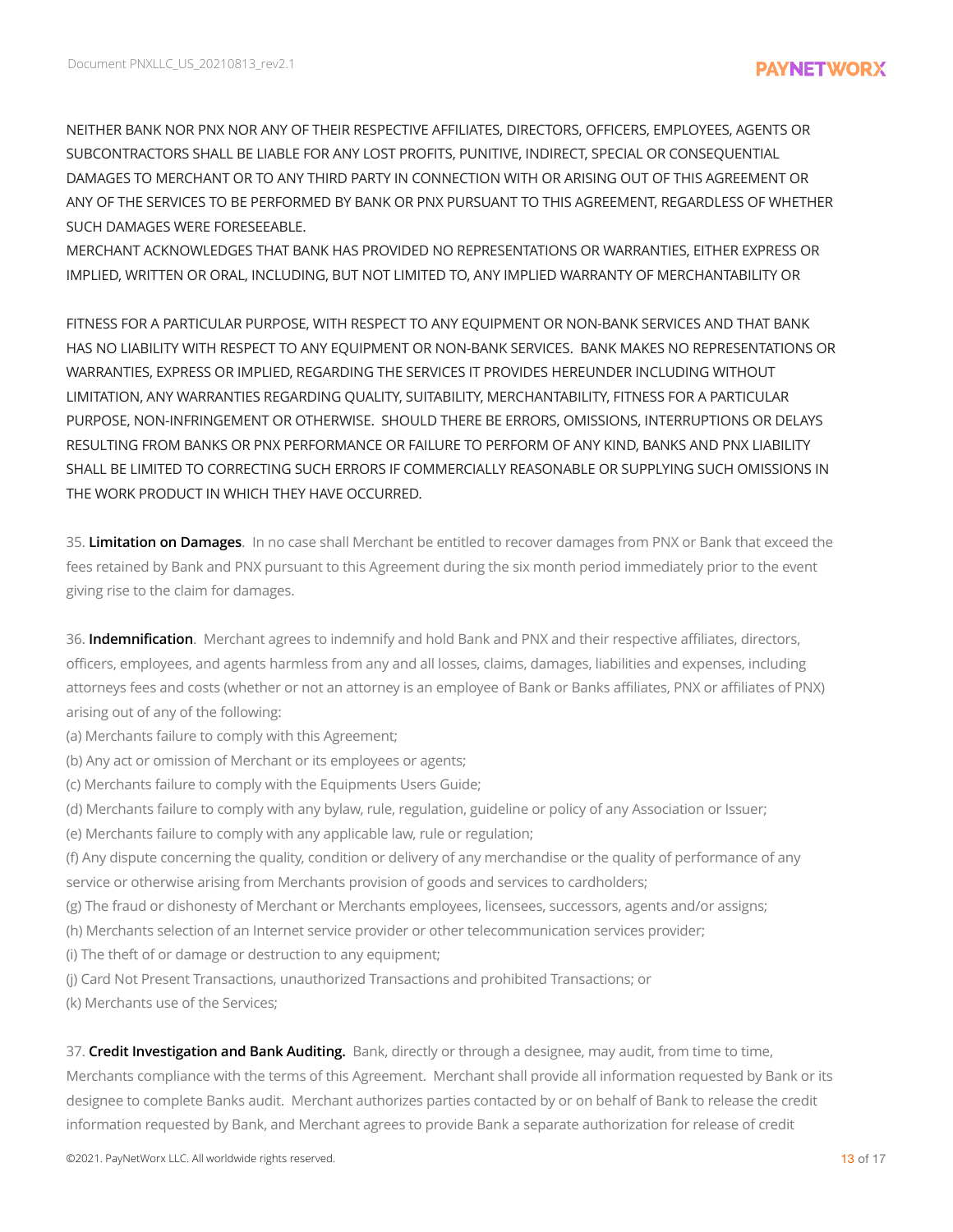information, if requested. Merchant shall deliver to Bank such information as Bank may reasonably request from time to time, including without limitation, financial statements and information pertaining to Merchants financial condition. Such information shall be true, complete and accurate. [Without limiting the generality of the foregoing, Merchant shall provide to Bank and PNX its balance sheet and income statements not less frequently than every three calendar months during the term of this Agreement prepared in accordance with generally accepted accounting principles.]

38. **Termination of Agreement by Bank and PNX**. Bank may terminate this Agreement upon at least 30 days prior written notice to the other parties. In addition, Bank or PNX may immediately terminate this Agreement upon notice to Merchant under any of the below listed circumstances.

(a) Any information concerning Merchant obtained by Bank is unsatisfactory to Bank in Banks sole discretion, including any change in Merchants business operations or the products and services sold by Merchant;

(b) Any act of fraud or dishonesty is committed by Merchant, its employees and/or agents, or PNX or Bank believes in good faith that Merchant, its employees and/or agents have committed, are committing or are planning to commit any acts of fraud or misrepresentation or activities that may create harm or loss to the goodwill of the Associations or the terminating Party;

(c) Chargebacks are excessive in the opinion of Bank;

(d) Breach of this Agreement by Merchant;

(e) Any representation or warranty made by Merchant in this Agreement is not true and correct;

(f) Merchant files a petition under any bankruptcy or insolvency law;

(g) Any assignment or transfer of voting control of Merchant or the sale of all or substantially all of Merchants assets;

(h) Merchant fails to maintain sufficient funds in the Operating Account to cover the amounts due to Bank hereunder;

(i) Merchants percentage of error Transactions or retrieval requests is excessive in the opinion of Bank;

(j) Any insurance policy obtained by Bank, PNX or Merchant relating to Transactions and/or Chargebacks is cancelled or terminated for any reason;

(k) Merchant suffers a data breach resulting in unauthorized disclosure of Card data or fails to maintain PCI DSS compliance or is not using a compliant Payment Application per Association mandates.

(l) Merchant fails to maintain an active policy indicating PCI breach insurance.

(m) Merchant fails to provide financial statements suitable to Bank on request;

(n) Banks relationship with PNX terminates or PNX does not or cannot perform its duties under this Agreement and Bank determines that it is not feasible to provide to Merchant the Services contemplated by this Agreement. Bank is not obligated to provide replacement Services if Banks relationship with PNX terminates or PNX does not or cannot perform; or

(o) An Association or governmental authority instructs Bank or PNX to suspend its performance under or terminate this Agreement.

Bank may selectively terminate one or more of Merchants approved locations without terminating this entire Agreement. In the event of termination, all obligations of Merchant incurred or existing under this Agreement prior to termination shall survive the termination. Merchants obligations with respect to any Transaction shall be deemed incurred and existing on the transaction date of such Transaction.

39. **Termination of Agreement by Merchant.** Merchant may terminate this Agreement upon at least 30 days prior written notice to the other parties if Bank amends Schedule A pursuant to Section 39 to increase the rates, fees or charges Merchant pays hereunder, except for fees or rates that result from a pass through from an Association. Merchant will be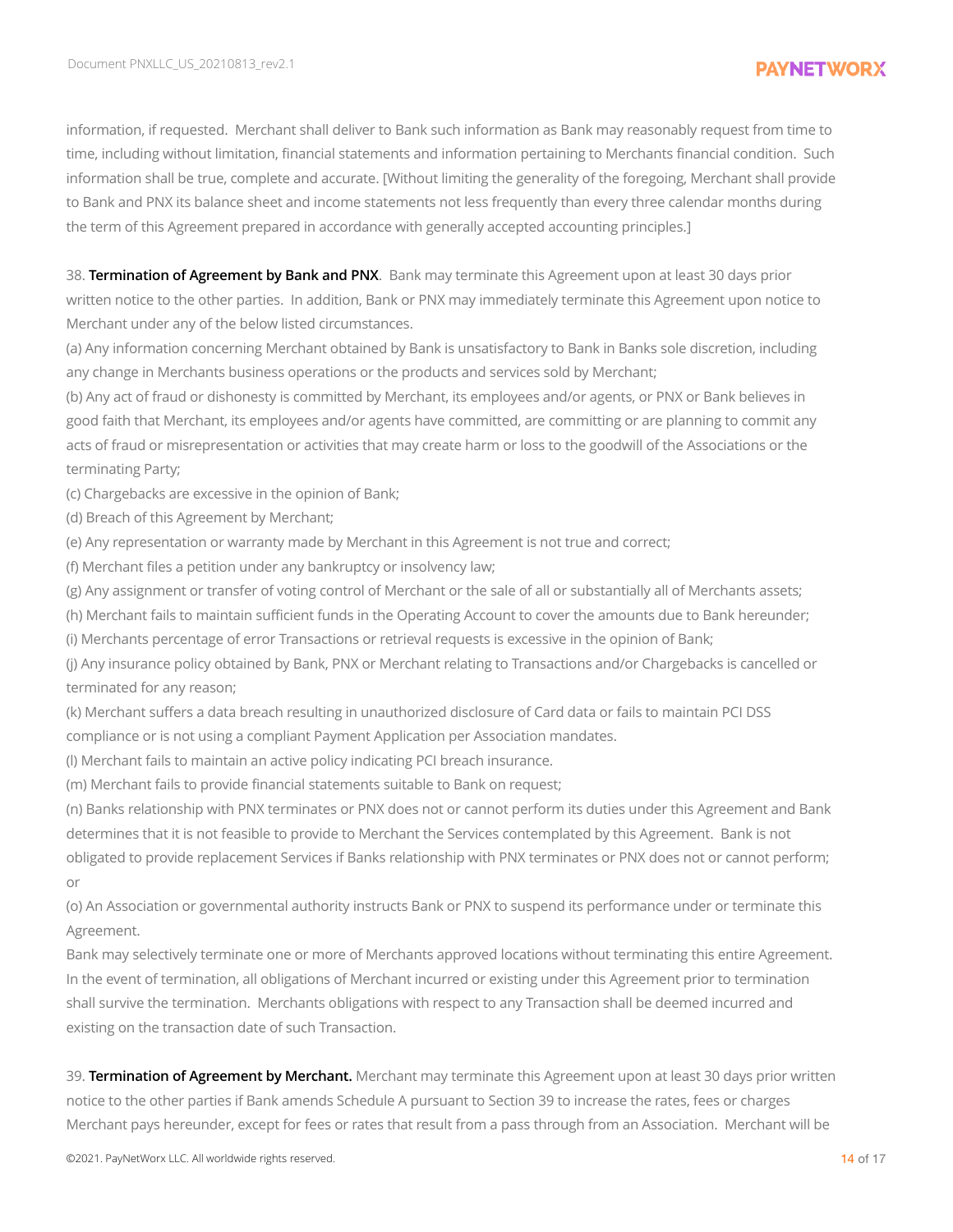deemed to have accepted a rate increase hereunder if it continues to use Services after the effective date of the fee increase.

40. **Setoff.** In addition to any other legal or equitable remedy available to it in accordance with this Agreement or by law, Bank and/or PNX may set off any amounts due to Bank and/or PNX under this Agreement against any property of Merchant in the possession or control of Bank or PNX.

41. **Exclusivity** - Merchant shall submit, on an annual basis, not less than 75% of Merchant's total Transactions to Bank, unless Bank indicates to Merchant that it cannot or will not process that number of Transactions for Merchant. Additionally, Merchant shall provide to Bank the name and address of each other entity that Merchant elects to use to process Transactions, and copies of monthly statements from each such entity, in order to allow Bank to verify compliance by Merchant with the foregoing requirement.

In the event Merchant fails to submit to Bank at least 75% of the total number of Transactions processed for or on behalf of Merchant during any twelve-month period during the term of this Agreement, Merchant: (i) acknowledges and agrees that the actual damages sustained by Bank as a result of such failure would be difficult, if not impossible, to calculate with precision; and (ii) agrees to pay to Bank and PNX, as liquidated damages for such failure, an amount calculated as follows:  $LD = [(TT \times 0.75) - BT] \times 0.02$ ; where:

LD = the liquidated damages to be paid by Merchant;

TT = the total gross dollar volume of Transactions processed for Merchant during such twelve-month period; and

BT = the total gross dollar volume of Transactions processed by Bank for Merchant during such twelve-month period. The obligations of Merchant under this Section 38 shall survive any termination or expiration of this Agreement.

42. **Amendments to this Agreement**. From time to time Bank may amend this Agreement as follows:

(a) Amendment to Cards and/or Services. Bank may amend or delete Associations or Services described in this Agreement by notifying Merchant in writing of any such amendment. All provisions of this Agreement shall apply to Associations or Services added to this Agreement. Bank or PNX shall notify Merchant of the fees to be charged for the additional Associations and Services. Acceptance by Merchant of a Card bearing the marks of the new Association as payment for a Transaction or use of a new Service after Bank has sent Merchant notice of an amendment shall constitute Merchants agreement to the amendment and the fees or charges related to these additions.

(b) Amendment to Fees and Charges. From time to time, Bank or PNX may change all rates, fees and charges set forth on Schedule A. Bank or PNX will provide written notice to Merchant of all such amendments. Bank or PNX may change the rates, fees and charges without prior written notice if Merchants sales volume or average Transaction amount does not meet Merchants projections contained in the Merchant Application form to which this Agreement is attached. If notice is required, Bank or PNX will give written notice on the Merchant Statement or by sending separate notice by mail. All new rates, fees and charges will become effective for the month immediately following the month in which the notice appeared on the Merchant Statement or was sent by mail, unless Merchant terminates this Agreement in accordance with Section 36.

(c) Amendments to all other Provisions. Bank may amend this Agreement in any manner other than as described in Section 39(a) or 39(b) above simply by providing written notice of such amendment to Merchant, and such amendment shall become effective on the latter of: (i) the date on which such written notice is received by Merchant; or (ii) a date specified by Bank in such written notice.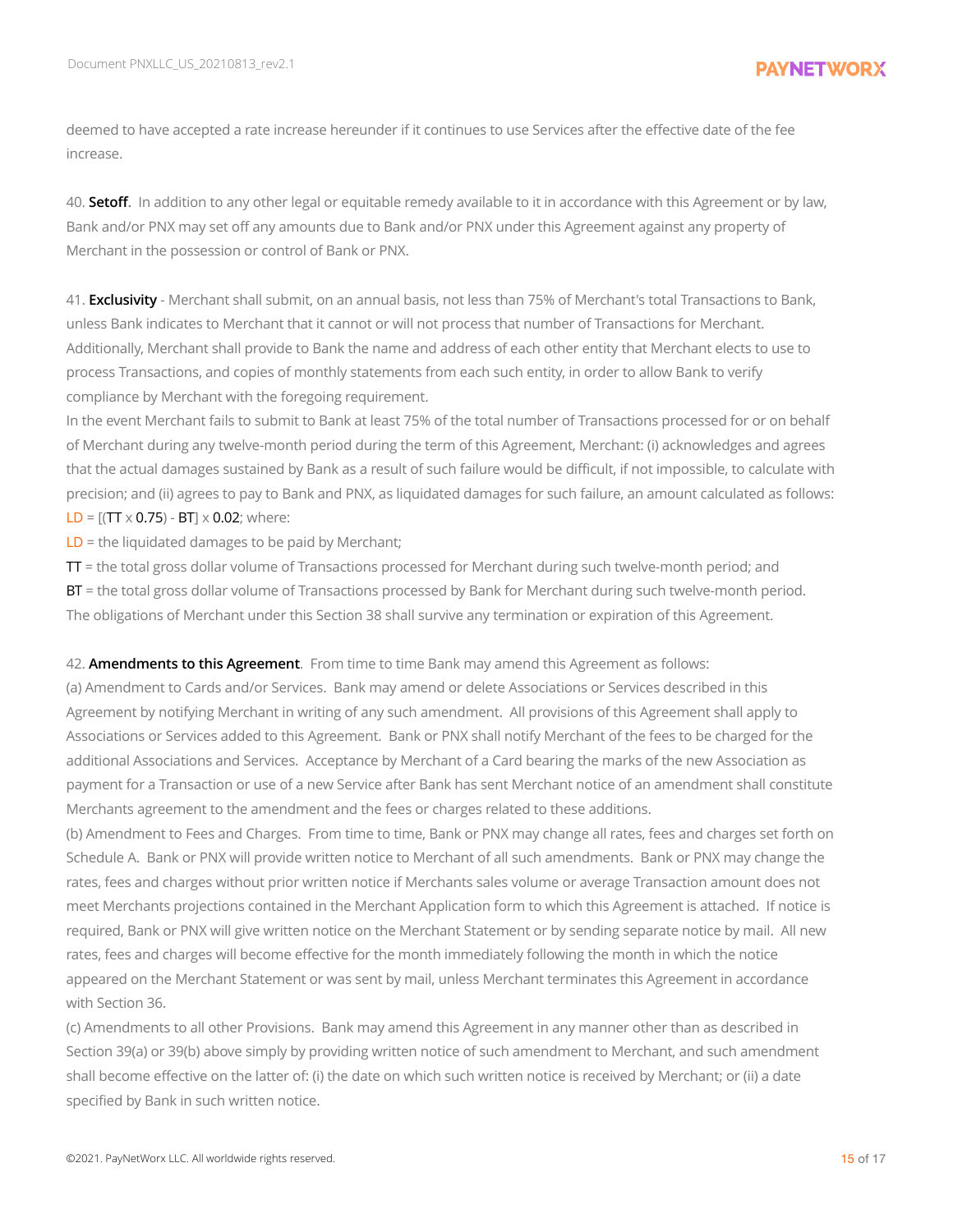43. **Assignment**. This Agreement and Merchants rights and obligations hereunder may not be assigned by Merchant, by operation of law or otherwise, without the prior written consent of Bank. Bank and/or PNX may assign this Agreement without limitation. Assignment of this Agreement by Bank shall relieve Bank of any further obligations under this Agreement.

44. **Financial Accommodations.** Bank, PNX and Merchant intend this Agreement to be construed as a contract to extend financial accommodations for the benefit of Merchant under Section 365(c) of the U.S. Bankruptcy Code.

45. **Waiver**. To the extent that Merchant becomes a debtor under any chapter of title 11 of the United States Code and such event does not result in the termination of this Agreement, Merchant hereby unconditionally and absolutely waives any right or ability that Merchant may otherwise have had to oppose, defend against or otherwise challenge any motion filed by Bank for relief from the automatic stay of 11 U.S.C. 362(a) to enforce any of Banks rights or claims under this Agreement.

46. **Cooperation**. In their dealings with one another, each party agrees to act reasonably and in good faith and to fully cooperate with each other in order to facilitate and accomplish the transactions contemplated hereby. Merchant agrees to allow PNX to use their name in proposals, brochures, banners, and press releases which may be used to promote PNX.

47. **Entire Agreement**. This Agreement, together with the Schedules attached hereto, supersedes any other agreement, whether written or oral, that may have been made or entered into by any party (or by any officer or officers of any party) relating to the matters covered herein and constitutes the entire agreement of the parties hereto.

48. **Severability**. If any provisions of this Agreement shall be held, or deemed to be, or shall in fact be, inoperative or unenforceable as applied in any particular situation, such circumstance shall not have the effect of rendering any other provision or provisions herein contained invalid, inoperative or unenforceable to any extent whatsoever. The invalidity of any one or more phrases, sentences, clauses or sections herein contained shall not affect the remaining portions of this Agreement or any part hereof.

49. **Notices**. Except for notices provided by Bank to Merchant on the Merchant Statement, all notices, requests, demands or other instruments which may or are required to be given by any party hereunder shall be in writing and each shall be deemed to have been properly given when (i) served personally on an officer of the party to whom such notice is to be given, (ii) upon expiration of a period of three (3) Business Days from and after the date of mailing thereof when mailed postage prepaid by registered or certified mail, requesting return receipt, or (iii) upon delivery by a nationally recognized overnight delivery service, addressed as follows: